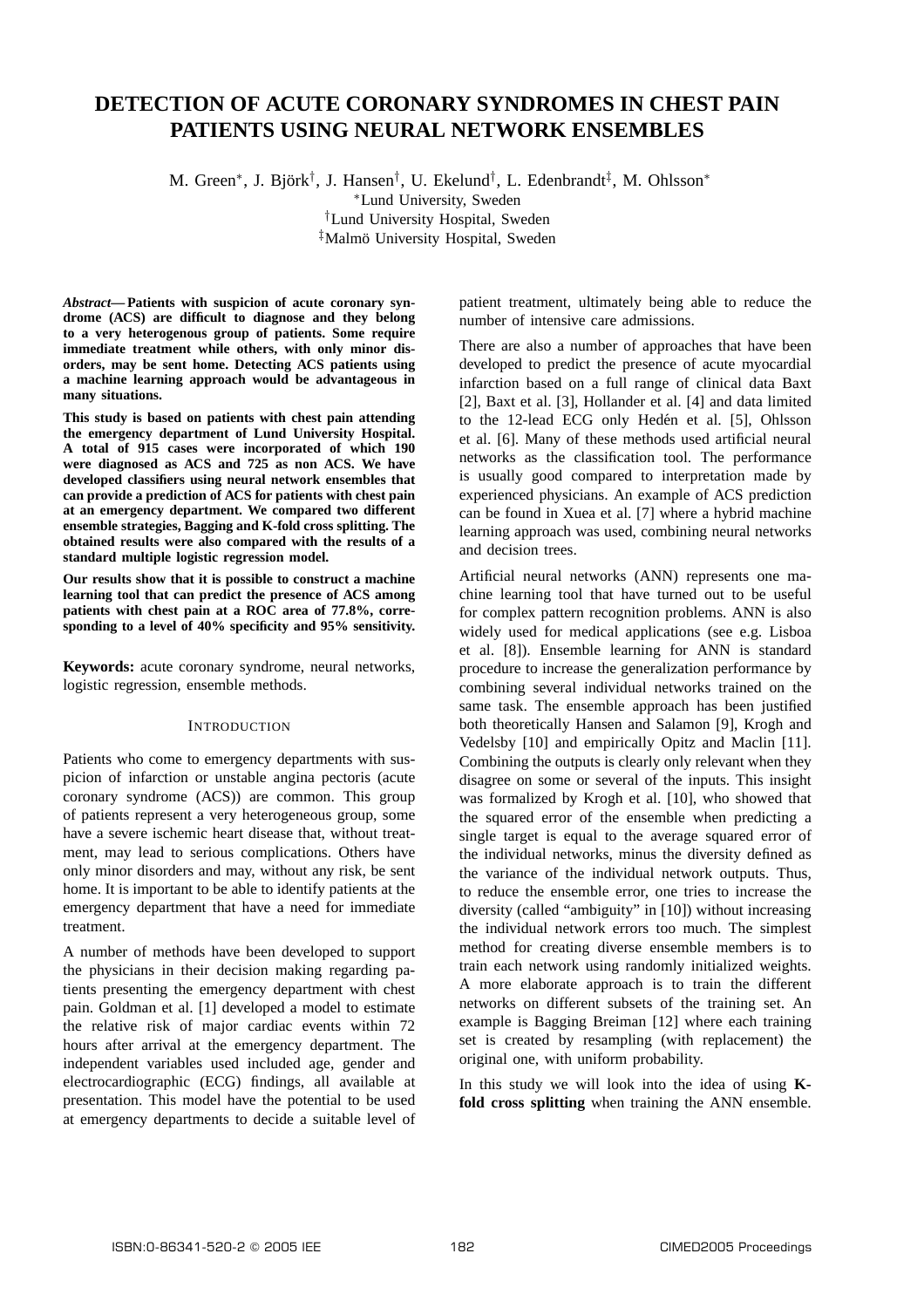This approach is similar to the K-fold cross validation method that can be used to estimate the generalization performance. We will compare this approach with ANN Bagging and standard multiple logistic regression. Our main focus is to develop a classification method that can predict ACS as good as possible on our study population.

## MATERIALS AND METHODS

#### *Study Population*

This study is based on patients with chest pain attending the emergency department of Lund University Hospital, Sweden, from July 1 to November 20 1997. One thousand consecutive visits were recorded where 813 patients had only one visit and 68 patients had two or more visits Hansen et al. [13]. For patients with two consecutive visits within 20 days one of these visits were removed (randomly), in order to have as independent data as possible. This reduced the dataset to 942 visits. Furthermore, 27 visits where removed because of missing values. The final dataset consisted of 915 cases, where 190 were diagnosed with ACS and 725 cases with no ACS. Table I shows the independent variables used in this study. The diagnosis of ACS is defined as one of the following discharge diagnoses for the patient: acute myocardial infarction and angina pectoris. The discharge diagnoses were made by the attending senior ward physicians and also reviewed by an experienced research nurse and classified according to the following criteria: acute myocardial infarction was defined by the WHO criteria Tunstall-Pedoe et al. [14] where the biochemical criterion was at least one measurement of CK-MB $>$ 10  $\mu$ g/l or Troponin T $>$ 0.1  $\mu$ g/l. The criteria for unstable angina were (i) together with (ii) or (iii):

- (i) Ischemic symptoms: chest pain  $>15$  min., syncope, acute heart failure or pulmonary oedema
- (ii) Electrocardiogram (ECG) changes: transient or persisting ST segment depression ( $\geq$ 1 mm) and/or T-wave inversion  $(>1$  mm) without developing Q waves or loss of R wave height.
- (iii) Biochemical markers: CK-MB 5-10  $\mu$ g/l or Troponin T>0.05  $\mu$ g/l if CK-MB<10  $\mu$ g/l.

The non ACS cases consists of patients with the diagnosis of stable and suspected angina pectoris, together with the category "other diagnosis". Out of the 725 non ACS cases, 380 correspond to discharge diagnoses other than stable or suspected angina pectoris.

# *Neural Network Ensembles*

We considered neural networks in the form of feedforward multilayer perceptrons (MLP) with one hidden layer and no direct input-output connections. The hidden unit activation function was the hyperbolic tangents and

## TABLE I

CHARACTERISTICS OF THE INDEPENDENT VARIABLES USED TO TRAIN THE CLASSIFICATION METHODS. THERE ARE 190 CASES OF ACS AND 725 CASES WITHOUT ACS.

| Input variable                   | <b>ACS</b>              | No ACS                  |  |  |  |
|----------------------------------|-------------------------|-------------------------|--|--|--|
|                                  | n(%)                    | n(%)                    |  |  |  |
| Age                              | $69.8*(12.9)^{\dagger}$ | $60.9*(17.9)^{\dagger}$ |  |  |  |
| Gender                           |                         |                         |  |  |  |
| Male                             | 120 (63)                | 392 (54)                |  |  |  |
| Female                           | 70(37)                  | 333 (46)                |  |  |  |
| <b>Symptom duration</b>          |                         |                         |  |  |  |
| $0-6$ hours                      | 145 (76.3)              | 381 (52.6)              |  |  |  |
| $7-12$ hours                     | 21(11.1)                | 94 (13.0)               |  |  |  |
| $13-24$ hours                    | 10(5.3)                 | 60(8.3)                 |  |  |  |
| $> 24$ hours                     | 14(7.4)                 | 190 (26.2)              |  |  |  |
| Chest discomfort at presentation |                         |                         |  |  |  |
| Yes                              | 127 (66.8)              | 340 (46.9)              |  |  |  |
| No                               | 63 (33.2)               | 385 (53.1)              |  |  |  |
| <b>Diabetes</b>                  |                         |                         |  |  |  |
| Yes                              | 33 (17.4)               | 69 (9.5)                |  |  |  |
| No                               | 157 (82.6)              | 656 (90.5)              |  |  |  |
| Diastolic blood pressure         | $84.5*(15.1)^{\dagger}$ | $83.4*(12.3)^{\dagger}$ |  |  |  |
| <b>Congestive heart failure</b>  |                         |                         |  |  |  |
| Yes                              | 29(15.3)                | 101 (13.9)              |  |  |  |
| N <sub>o</sub>                   | 161 (84.7)              | 624(86.1)               |  |  |  |
| Angina pectoris                  |                         |                         |  |  |  |
| Yes, $\leq 1$ month              | 7(3.8)                  | 4(0.6)                  |  |  |  |
| $Yes, > 1$ month                 | 82 (43.2)               | 236 (32.6)              |  |  |  |
| N <sub>0</sub>                   | 101 (53.2)              | 485 (66.9)              |  |  |  |
| Previous myocardial infarction   |                         |                         |  |  |  |
| Yes, $\leq$ 6 months             | 18(9.5)                 | 27(3.7)                 |  |  |  |
| $Yes, > 6$ months                | 54 (28.4)               | 148 (20.4)              |  |  |  |
| N <sub>0</sub>                   | 118 (62.1)              | 550 (75.9)              |  |  |  |
| <b>Previous PTCA</b>             |                         |                         |  |  |  |
| Yes                              | 6(3.2)                  | 38(5.2)                 |  |  |  |
| N <sub>0</sub>                   | 184 (84.7)              | 687 (94.8)              |  |  |  |
| <b>Previous CABG</b>             |                         |                         |  |  |  |
| Yes                              | 14(7.4)                 | 70 (9.7)                |  |  |  |
| No                               | 176 (92.6)              | 655 (90.3               |  |  |  |

<sup>∗</sup> Mean.

† Standard deviation.

the output activation function was the standard logistic function. We used the standard cross-entropy error function for two classes. In addition we introduced a weight elimination term Hanson and Pratt [15], controlled by a tunable parameter  $\lambda$ , to possibly regularize the network.

$$
E_{\text{reg}} = \lambda \sum_{c} \frac{\omega_i^2}{1 + \omega_i^2} \tag{1}
$$

The sum for network runs over the weights of the connections i between the layers, but not over the thresholds. The total error is just the sum of the crossentropy part and  $E_{\text{reg}}$  for the case when using regularized MLPs. The minimization of the error function was accomplished using the quasi-Newton variable metric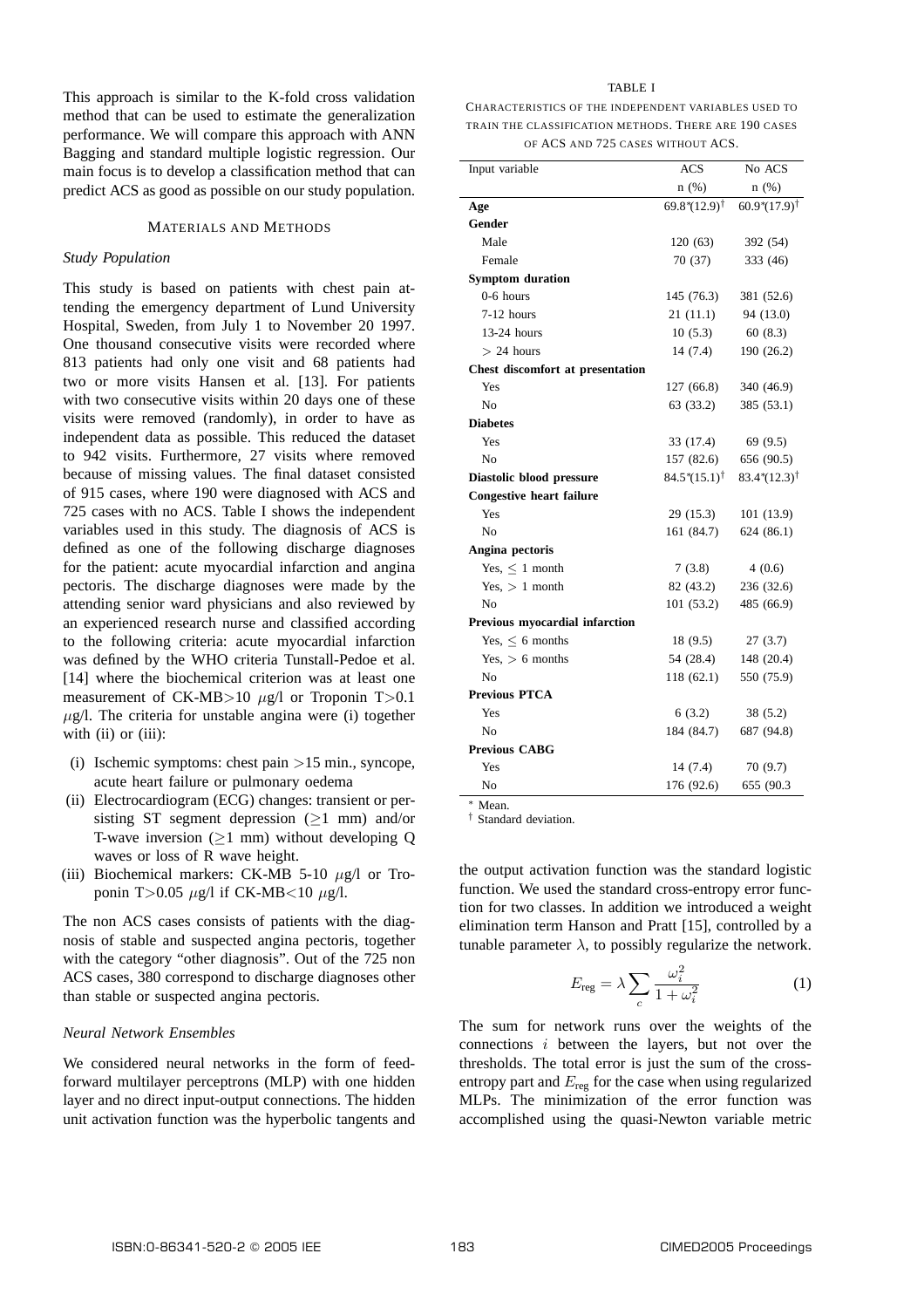method (see e.g. Bishop [16]).

Two methods were used to construct an ensemble of MLPs, Bagging and K-fold cross splitting. In Bagging we start with a given training set and then create new training sets by resampling, with replacement, the original one. Thus, the Bagging ensemble contains MLPs trained on *bootstrap* samples of the original training set. The ensemble output  $y<sup>ens</sup>$  is simply taken as the mean of the individual ensemble members, i.e.

$$
y^{\text{ens}} = \frac{1}{C} \sum_{i=1}^{C} y_i , \qquad (2)
$$

where  $y_i$  is the output of the i:th MLP in the ensemble and C is the Bagging ensemble size.

Another approach to construct different, but yet similar, training sets for the ensemble members is to split the original training set into  $K$  disjoint sets of approximately equal size. From these  $K$  parts we construct  $K$  MLPs by removing part k,  $(k = 1, ..., K)$ , when training the  $k$ :th MLP. This results in  $K$  MLPs trained on different (although similar) parts of the full training set. Repeating this procedure  $N$  times results in an ensemble of  $NxK$ MLPs. As for Bagging the ensemble output for the  $NxK$ -fold cross splitting ensemble is computed as the mean of the  $NxK$  MLP outputs (see Eq. (2)). Clearly, for small values of  $K$  the training sets differs more compared to large values of  $K$  where only a small part  $(1/K)$  of the original training set is removed. For the efficiency of the ensemble we therefore only consider small values of K (e.g.  $2 \leq K \leq 10$ ). This approach to ensemble creation can be found in the work of Krogh et al. [10], but used in a different content.

The ensemble size,  $C$  for Bagging and  $KxN$  for Kfold cross splitting, influences the performance of the ensemble method compared to single MLP classifiers. In this study we will use ensemble sizes up to 50, which is found to be enough in numerical studies (see e.g. [11], West et al. [17]).

# *Ensemble Model Selection*

It is important that the ensemble members disagree in their predictions, if anything is to be gained by combining them. This fact becomes apparent when decomposing the mean square ensemble error into the average squared error of the individual networks minus the average diversity, defined as variance of the individual network outputs (see e.g. [10]). This suggests that over-fitting of the individual ensemble members might be advantageous since this will most likely increase the diversity. Still, we must be able to do model selection for our ensemble classifiers to determine an optimal architecture and possibly a regularization parameter for the weight elimination error term, Eq. (1). For the Bagging ensemble one approach would be to use the

0.632 bootstrap estimator Efron [18]. Let  $\theta$  denote our measure of performance. The 0.632 bootstrap estimator  $\ddot{\theta}_B$  is then defined as,

$$
\hat{\theta}_B = \frac{1}{C} \sum_{i=1}^{C} 0.632 \hat{\theta}_i + 0.368 \hat{\theta}_i^a , \qquad (3)
$$

where  $\hat{\theta}_i$  is computed from the remaining instances of the original data set not present in bootstrap training set  $i$ and  $\hat{\theta}_i^{\alpha}$  is the performance computed on the *i*:th training set (often called the apparent performance). We will use the  $\hat{\theta}_B$  estimator in order to do model selection for the Bagging ensemble.

For the K-fold cross splitting ensemble the first approach would be to compute an estimate of  $\theta$  using the parts of the K-fold split that was left out during training, exactly the way one would do in K-fold cross validation. However, this is not optimal from the ensemble point of view, since this estimate of the generalization performance is not based on any ensemble average. Thus to validate the K-fold cross splitting ensemble we need to compute an estimate of  $\theta$  based on a validation ensemble. We can do this in a convenient way using the fact that we have a disjoint split of the training set into  $K$  parts. Training an ensemble for a given K, assuming  $N = 1$ , gives rise to K different validation sets and the corresponding sets of MLP validation outputs. These  $K$  parts can be concatenated to a full validation set, identical in size to the original training set. Repeating this procedure N times results in  $N$  such full validation sets. It is now straight forward to average these lists to produce the final *validation ensemble* from which we can compute the estimate  $\hat{\theta}_{CS}$ , the K-fold splitting ensemble estimate of the generalization performance.

The model selection performed in this study, both the Bagging and the K-fold cross splitting ensemble, is based on  $\hat{\theta}_B$  and  $\hat{\theta}_{CS}$ , respectively.

# *Multiple logistic regression*

To compare against a standard statistical classification method the probability of ACS was also predicted using multiple logistic regression Hosmer and Lemeshow [19]. In this analysis all independent variables except age were entered in the regression models as categorical variables as shown in table I. The variable diastolic blood pressure were categorized into two categories, either < 70 mmHg or  $\geq$  70 mmHg, as opposed to the ANN model where it was used as a numerical value. In this model we also allowed for synergetic effects with age, implemented as cross-product terms, for the following variables: gender, chest discomfort at presentation, symptom duration and previous myocardial infarction.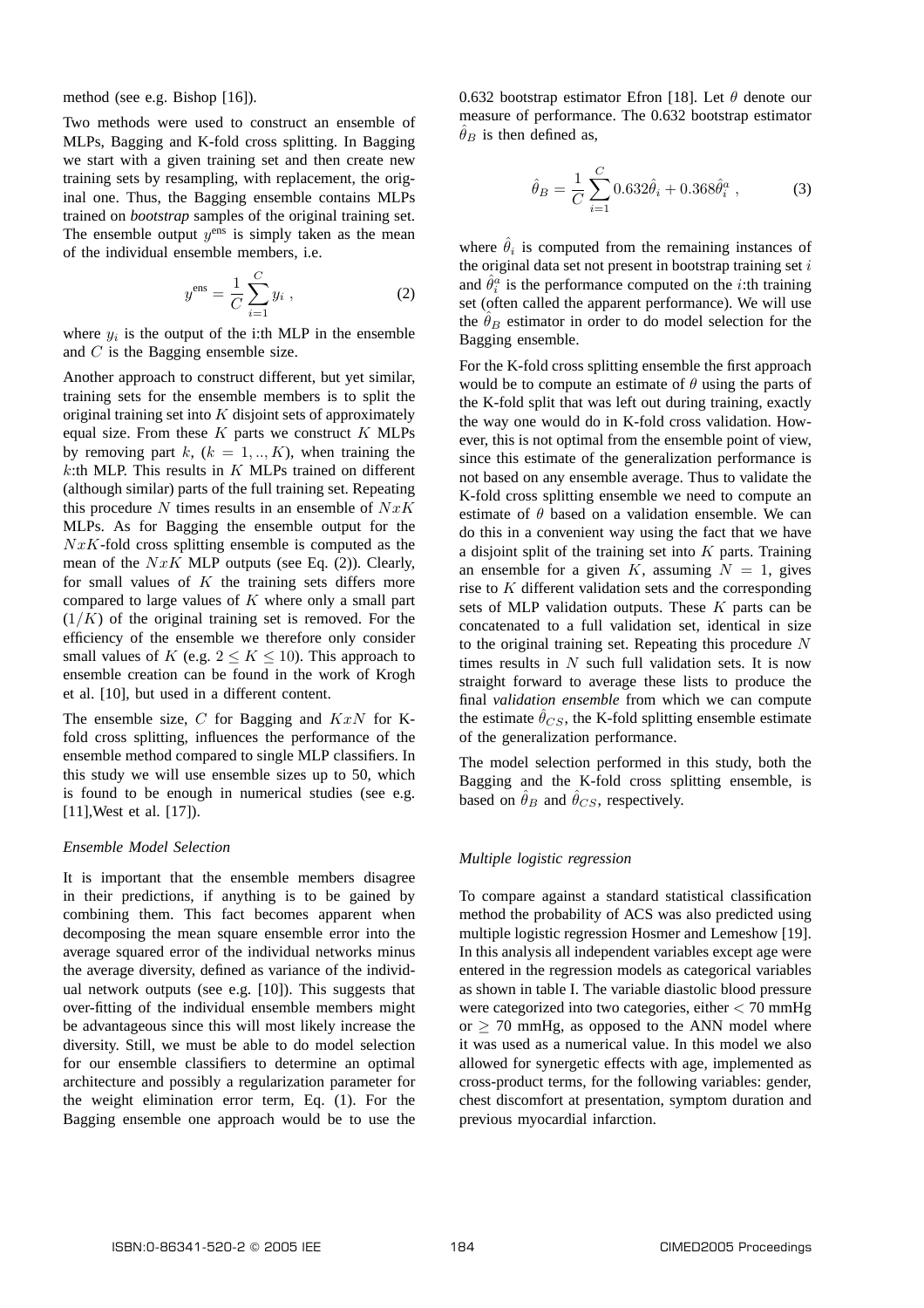## TABLE II

THE TEST PERFORMANCE OBTAINED FROM THE DIFFERENT METHODS. THE NUMBERS ARE MEDIANS (2.5, 97.5 PERCENTILES) OVER THE 100 TEST SETS DEFINED BY THE CROSS TESTING PROCEDURE.

| Method                             | Test Roc Area (%) |
|------------------------------------|-------------------|
| Single ANN                         | 75.0(62.0, 87.5)  |
| ANN Ensemble (CS $N = 25, K = 2$ ) | 77.3 (64.9, 86.7) |
| ANN Ensemble (Bagging, $C = 50$ )  | 78.2 (65.8, 88.5) |
| Multiple Logistic Regression       | 77.6 (65.4, 88.0) |

#### *Performance estimation*

All classification models in this study provides an estimate of the posterior probability for ACS given a data record. It is therefore straight forward to construct receiver operating characteristics (ROC) curves for all methods. As a measure of performance we will use the area under the ROC curve. This area has the usual interpretation that a randomly chosen patient with ACS has a larger outcome probability than a randomly chosen patient without ACS (see e.g. Hanley and McNeil [20]).

To estimate the generalization performance of the classification methods we used a 10-fold cross testing procedure, repeated 10 times, resulting in 100 test sets on which the area under the ROC curve was calculated. The procedure is similar to the cross validation method used for model selection and is accomplished by dividing the data set into 10 parts of (approximately) equal size. A classification model is constructed on all parts except one, which is used as the independent test set. The average of the 100 ROC areas is used as the test performance for a given classification method. It is important to stress that a given test set was never part of the model selection or model construction procedure. The same  $10x10$ -fold split was used for all methods tested, which allows for a statistical comparison of the performances using e.g. a paired t-test. Strictly, it is only within each 10-fold split we, by definition, have independent data. The p-value calculations are therefore applied for each of the 10 splittings. The median p-value is used throughout this paper.

#### RESULTS AND DISCUSSION

The best results obtained for the different classification methods are summarized in Table II. Here we also included results from a classifier based on a single MLP. The model selection carried out for this single network was based on 10-fold cross validation, repeated 5 times. As expected there is an advantage of using an ensemble of networks compared to the single MLP classifier, where p-values for the differences are  $p=0.03$  and  $p=0.1$ for Bagging and K-fold cross splitting, respectively.



Fig. 1. The ROC curve for the Bagging ensemble. This curve is based on the complete data set obtained from one of the 10 cross testing splits. The area under this curve is close to the median of 78.2%.

Comparing with the multiple logistic regression we can conclude that this method works very well. There is only a small increase in performance in favor of the Bagging ensemble  $(p=0.7)$ . It should be noted that the logistic regression method is not linear since it contains cross terms as described earlier. Figure 1 shows the ROC curve, for the Bagging ensemble, of the full test set, corresponding to one of the test splits that obtained a ROC area closest to the median (78.2%).

Although the K-fold cross splitting ensemble did not obtain the best test result it is interesting to compare the results for different values of  $K$  and  $N$ , both for unregularized and regularized MLPs. For the Kfold cross splitting ensemble we defined an estimate of the generalization performance based on a validation ensemble. Is is interesting to see how well this estimate correlates to the test performance given by the  $10x10$ fold cross testing procedure. Table III shows the results obtained for different combinations of K and N. For the unregularized ensemble the number of hidden nodes in the MLPs varied from 3-5, based on the validation ensemble results. To allow for a comparison between the validation result and the test result, the size of the validation ensemble was increased as to match the size of the ensemble used for the testing  $(KxN)$ . As expected, the results from combinations where the  $KxN$ is small did not perform as well as for larger values of  $KxN$ . The  $2x1$  ensemble resulted in a validation (test) ROC area of 69.5% (73.1%), compared to the best result of 75.7% (76.8%) obtained by the  $2x25$  ensemble. The test difference is statistically significant  $(p=0.02)$ . Comparing the three different settings all having a total ensemble size of 50  $(2x25, 5x10, 10x5)$  we find a small increase in performance for smaller values of K.

Turning to the regularized K-fold cross testing ensemble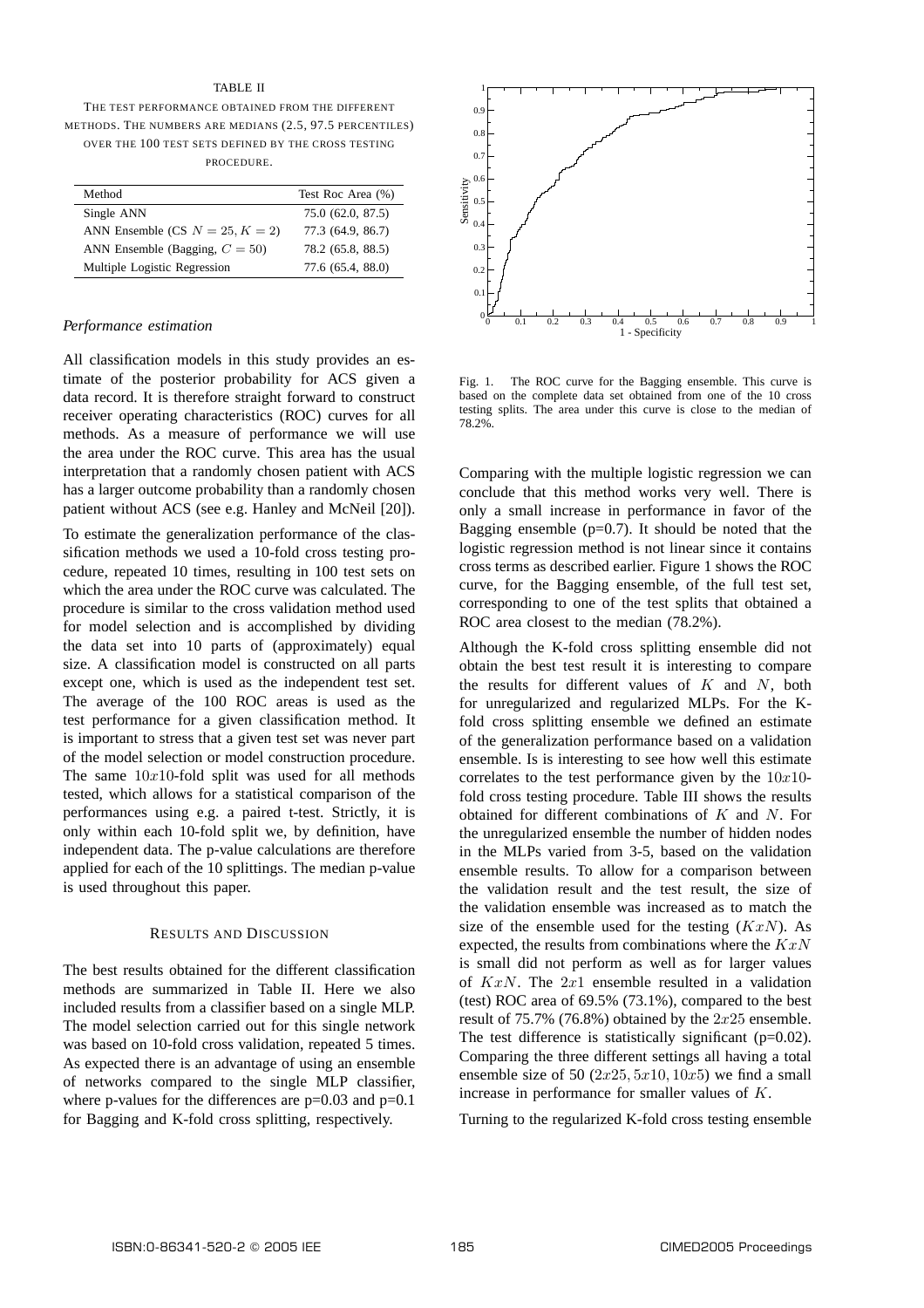## TABLE III

THE VALIDATION AND TEST PERFORMANCE (ROC AREA) FOR BOTH REGULARIZED AND UNREGULARIZED K-FOLD CROSS SPLITTING ENSEMBLES. THE NUMBERS ARE MEDIANS (2.5, 97.5 PERCENTILES) OVER THE 100 TEST SETS DEFINED BY THE CROSS TESTING PROCEDURE.

|                |    | <b>Unregularized Ensemble</b> |                             |  |
|----------------|----|-------------------------------|-----------------------------|--|
| K              | N  | Validation                    | Test                        |  |
| $\overline{c}$ | 1  | 71.5 (68.3, 74.6)             | 73.1 (55.5, 83.2)           |  |
| $\overline{c}$ | 5  | 74.6 (72.2, 76.6)             | 74.8 (64.1, 84.4)           |  |
| $\overline{c}$ | 10 | 76.0 (74.2, 77.7)             | 76.3 (63.3, 86.3)           |  |
| $\overline{c}$ | 25 | 76.5 (74.2, 78.0)             | 76.8 (61.0, 88.1)           |  |
| 5              | 1  | 73.8 (70.9, 76.0)             | 74.6 (60.1, 85.1)           |  |
| 5              | 5  | 75.1 (73.2, 76.7)             | 76.0 (63.4, 86.3)           |  |
| 5              | 10 | 76.1 (74.3, 77.5)             | 76.6 (61.4, 89.3)           |  |
| 10             | 1  | 74.0 (71.5, 76.7)             | 74.5 (62.9, 85.9)           |  |
| 10             | 5  | 75.5 (73.1, 77.4)             | 76.1 (64.3, 85.4)           |  |
|                |    |                               | <b>Regularized Ensemble</b> |  |
| K              | N  | Validation                    | <b>Test</b>                 |  |
| $\overline{c}$ | 1  | 74.1 (71.0, 76.8)             | 75.9 (59.3, 86.7)           |  |
| $\overline{c}$ | 5  | 76.1 (74.3, 77.8)             | 76.4 (64.8, 87.8)           |  |
| $\overline{2}$ | 10 | 76.2 (74.8, 77.8)             | 77.2 (64.0, 88.1)           |  |
| $\overline{c}$ | 25 | 76.7 (75.2, 77.9)             | 77.3 (64.9, 86.7)           |  |
| 5              | 1  | 75.2 (71.1, 77.1)             | 76.1 (64.4, 85.4)           |  |
| 5              | 5  | 76.2 (74.7, 78.0)             | 77.2 (64.6, 87.4)           |  |
| 5              | 10 | 76.3 (74.8, 77.8)             | 77.1 (64.8, 86.8)           |  |
| 10             | 1  | 75.9 (74.0, 77.6)             | 76.6 (64.4, 86.5)           |  |
| 10             | 5  | 76.2 (74.7, 77.8)             | 76.3 (63.3, 86.5)           |  |

(bottom part of Table III) we observe a consistent increase of the performance when comparing the median ROC areas for the same  $(K, N)$ . None of these differences are however statistically significant. The best result was obtained for the  $(2x25)$  regularized ensemble with median test ROC area of 77.3%. Again we notice an increase using large enembles with small  $K$ . Regardless of whether we use regularization or not, the estimate of the generalization performance as given by the validation ensemble is only slightly pessimistic compared to the "true" generalization performance.

Table IV shows the result for the Bagging ensemble for different values of the ensemble size  $C$ , both for unregularized and regularized MLPs. Here we also observe a difference between regularizing or not. For the  $C=50$  ensemble we have an increase of the test performance from 76.6% to 78.2% ( $p=0.3$ ). Our approach to validate the Bagging ensemble using the 0.632 bootstrap rule (Eq. 3) results in too optimistic estimates of the generalization performance. However, for our medical prediction task, the Bagging ensemble receives the best test set result compared to both the K-fold splitting ensemble and logistic regression, although not significant.

In conclusion we find that it is possible to construct a machine learning tool that can predict the presence

#### TABLE IV

THE VALIDATION AND TEST PERFORMANCE (ROC AREA) FOR BOTH REGULARIZED AND UNREGULARIZED BAGGING ENSEMBLES. THE NUMBERS ARE MEDIANS (2.5, 97.5 PERCENTILES) OVER THE 100 TEST SETS DEFINED BY THE CROSS TESTING PROCEDURE.

|                | Unregularized Ensemble      |                   |  |  |
|----------------|-----------------------------|-------------------|--|--|
| C              | Validation                  | Test              |  |  |
| $\overline{c}$ | 78.3 (74.1, 81.7)           | 71.8 (56.9, 81.3) |  |  |
| 5              | 78.1 (76.1, 80.6)           | 73.9 (62.2, 86.0) |  |  |
| 10             | 78.2 (76.4, 79.9)           | 76.0 (61.9, 85.7) |  |  |
| 25             | 78.1 (76.9, 79.5)           | 75.6 (65.2, 87.3) |  |  |
| 50             | 78.1 (76.8, 79.4)           | 76.6 (65.1, 87.0) |  |  |
|                | <b>Regularized Ensemble</b> |                   |  |  |
| C              | Validation                  | <b>Test</b>       |  |  |
| $\mathfrak{D}$ | 78.9 (75.7, 81.6)           | 71.4 (62.0, 82.1) |  |  |
| 5              | 79.2 (76.7, 81.0)           | 75.3 (63.1, 86.0) |  |  |
| 10             | 79.0 (77.6, 80.5)           | 76.9 (64.0, 86.6) |  |  |
| 25             | 78.9 (77.7, 80.2)           | 77.6 (64.8, 87.3) |  |  |
| 50             | 79.0 (77.9, 80.5)           | 78.2 (65.8, 88.5) |  |  |

of ACS among patients with chest pain at a ROC area level of about 78%. This result is limited to our study population and to our choice of input variables. We find the K-fold splitting ensemble technique interesting since it provides an estimate of the generalization performance that is in good agreement of the test performance.

From a medical point of view the evaluation of patients with suspected ACS in the emergency department is very important. Since the ACS diagnosis is a difficult one, there is a certain level of overadmission of patients. In a study of a Swedish emergency department it was found that almost 3/4 of the patients with suspected ACS were incorrectly hospitalized Ekelund et al. [21]. On the other hand, patients are also incorrectly sent home from the emergency department, where a 5% level has been reported Lee et al. [22], Pope et al. [23]. It is therefore important to develop medical decision support for the prediction of ACS in the emergency department. The machine learning approach used in this study allows for a sensitivity and a specificity of about 95% and 40% respectively. There still is a lot to be accomplished before one can apply our method in a clinical setting, but the level of accuracy is promising.

# ACKNOWLEDGMENTS

This study is in part supported by the Swedish Knowledge Foundation (2208/04-504).

#### **REFERENCES**

[1] L. Goldman, E. F. Cook, P. A. Johnson, D. A. Brand, G. W. Rouan, and T. H. Lee. Prediction of the need for intensive care in patients who come to emergency departments with acute chest pain.